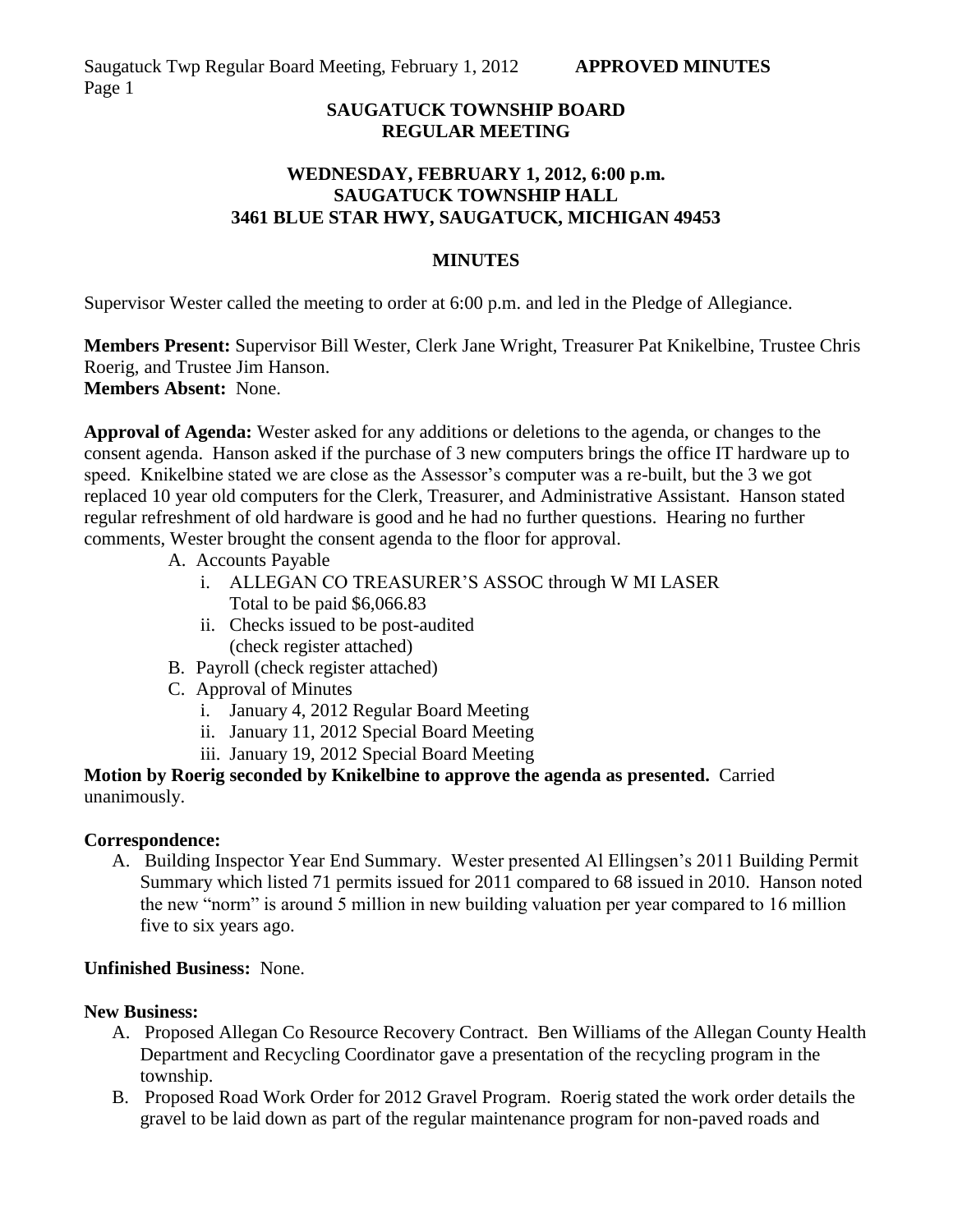Saugatuck Twp Regular Board Meeting, February 1, 2012 **APPROVED MINUTES**  Page 2

recommended approving the work order. **Motion by Roerig, seconded by Knikelbine to approve the 2012 Gravel Program Work Order as presented.** Motion carried unanimously.

- C. Proposed Road Work Order for 128<sup>th</sup> Ave. Reconstruction. Roerig stated this work order is our portion of the major reconstruction of  $128<sup>th</sup>$  Ave. that will go from 60<sup>th</sup> St. to 62<sup>nd</sup> St. which is a Federal Aid reconstruction project at a cost of \$50,000/mile of which we would be responsible for \$50,000 and he recommended approving the work order. **Motion by Roerig, seconded by Hanson to approve the 128th Ave. Reconstruction Work Order as presented.** Motion carried unanimously.
- D. Proposed Resolution to Recognize Cow Hill Yacht Club as a Non-Profit Organization. Wright stated this resolution would recognize the organization as a non-profit operating in the community for the purpose of obtaining a charitable gaming license. She added the club is considering holding a Casino Night for fund raising purposes and as such they would be required to receive a temporary gaming license. Wright stated because she is the Treasurer of Cow Hill Yacht Club she would be recusing herself from voting on the issue. **Motion by Hanson, seconded by Wester to recognize Cow Hill Yacht Club as a nonprofit organization operating in the community for the purpose of obtaining charitable gaming licenses.**  Motion carried 4 to 0 with Wright abstaining.
- E. Proposed Resolution to Collect Summer Taxes for Saugatuck Public Schools. Knikelbine explained this resolution is an annual request and the township receives a per parcel aggregate price to cover the cost of billing and collecting their taxes. She suggested increasing the price by 1₵ to cover the increase in postage. **Motion by Wright, seconded by Hanson to approve the resolution to collect summer school tax for Saugatuck Public Schools at a rate of \$3.28 per parcel.** Motion carried unanimously.
- F. Requested Lot Split in the Tranquility Plat Subdivision. Planning Commissioner Chair Larry Edris was in the audience and stated the rules for the division of lots in a platted subdivision state the PC review the lot split and make a recommendation to the Township Board regarding the proposed split. Edris stated the PC has performed the review and is recommending to the Board they approve it. **Motion by Hanson, seconded by Knikelbine to approve the Mercers' lot split as presented.** Motion carried unanimously.

# **Committee Reports:**

- A. Planning Commission. Hanson stated they reviewed the Mercer lot split and made a motion to request PC input in the matter of abandonment of Dugout Road if it falls to the Township Board to decide the outcome.
- B. Road Commission. No report.
- C. Interurban. No report.
- D. Fire Authority. No report.
- E. Supervisor's Report. No report.
- F. County Commissioner's Report. Terry Burns reported on a law enforcement meeting where they revisited cooperation between units to improve response times.

# **Public Comment:**

Wester noted an opening on the Zoning Board of Appeals as an alternate member and stated applications will be taken from interested individuals with an expected recommendation for appointment at the March  $7<sup>th</sup>$  meeting. He then opened the meeting to public comment at 6:45 p.m. Comments were taken until 7:00 p.m.

Hearing no further public comment **Wester stated having no further business to come before the board we stand adjourned.** Meeting was adjourned at 7:00 p.m.